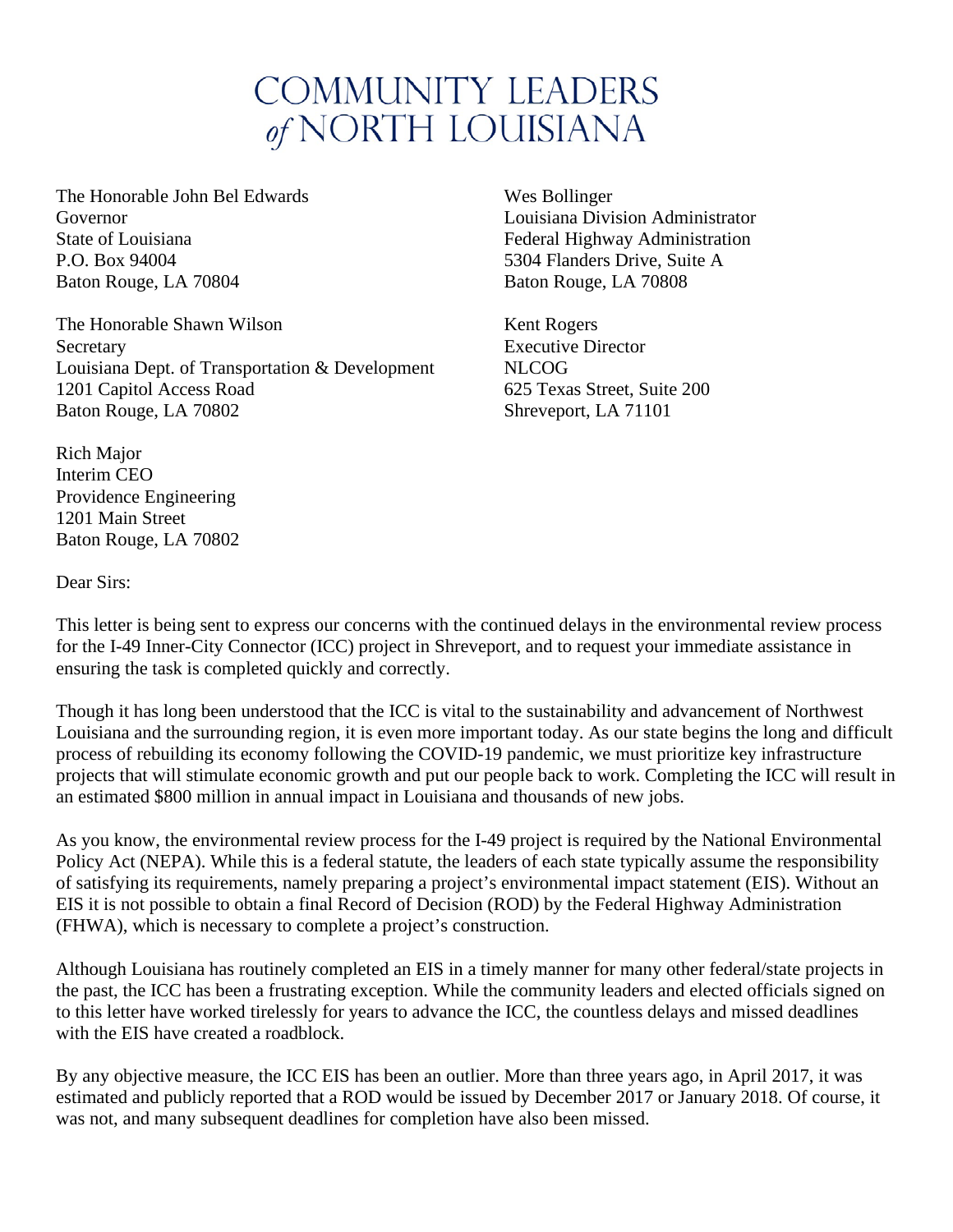On May 18, 2020, we received word from DOTD that the environmental work for this project would continue through the rest of this year *and virtually all next year*. Initially forecasting a December 2017 completion date and missing that mark by *four years* is entirely unacceptable.

When compared to other, even larger projects around the country, the ICC EIS has been an abject failure. From 2010-2017, the national average of the time it took a FHWA project to produce a draft EIS was approximately 4.5 years. Since the ICC EIS formally began in 2012 (when the FHWA issued a notice of intent to prepare it), we are now *more than eight years* into the project without even a draft EIS in hand.

Since the ICC has already taken *twice* as long as the national average, we simply cannot afford or tolerate any further delays. The people of Northwest Louisiana deserve better and are desperate for your assistance. The completion of I-49 is key to our region's revival and growth so that we can fulfill our unlimited potential and reverse our economic slump and crisis of outmigration.

## *Please help us by confirming in a reply that you will do everything in your power to complete the environmental review as quickly as possible while maintaining the integrity of the process.*

We also respectfully request your attendance at a public meeting in Northwest Louisiana as soon as that can be arranged so that this important matter can be discussed with all stakeholders.

We stand ready to assist you in any way that we can.

Sincerely,

 $\frac{1}{2}$ Mike Johnson Larry English, Co-Chair

 $\mu$  and  $\mu$  and  $\mu$  and  $\mu$ 



Ķ





Let the See attached addition from Senator the Contract of the See attached addition from Senator **Barrow Peacock** 

any pagly Larry Bastley

Farry English

Member of Congress Shreveport Economic Recovery Task Force

John Kennedy Desi Sprawls, Co<sup>l</sup>Chair  $\overline{UNITED}$  U.S. Senator Shreveport Economic Recovery Task Force

Bill Cassicloz, M.D. Smoke M. Poierachi

 Bill Cassidy, M.D. Linda Biernacki, Chair  $\frac{\overbrace{\text{unif}}}{\text{S} \text{I} \text{A} \text{I} \text{E}}$  U.S. Senator U.S. Senator  $\frac{\overbrace{\text{unif}}}{\text{S} \text{A} \text{I} \text{E}}$  U.S. Senator Shreveport Economic Recovery Task Force

Daron West, Co-Chair State Senator (District 37) Transportation Infrastructure Committee Shreveport Economic Recovery Task Force

rott Martine

Scott Martinez, Executive Director State Representative (District 7) NLEP (North LA Economic Partnership)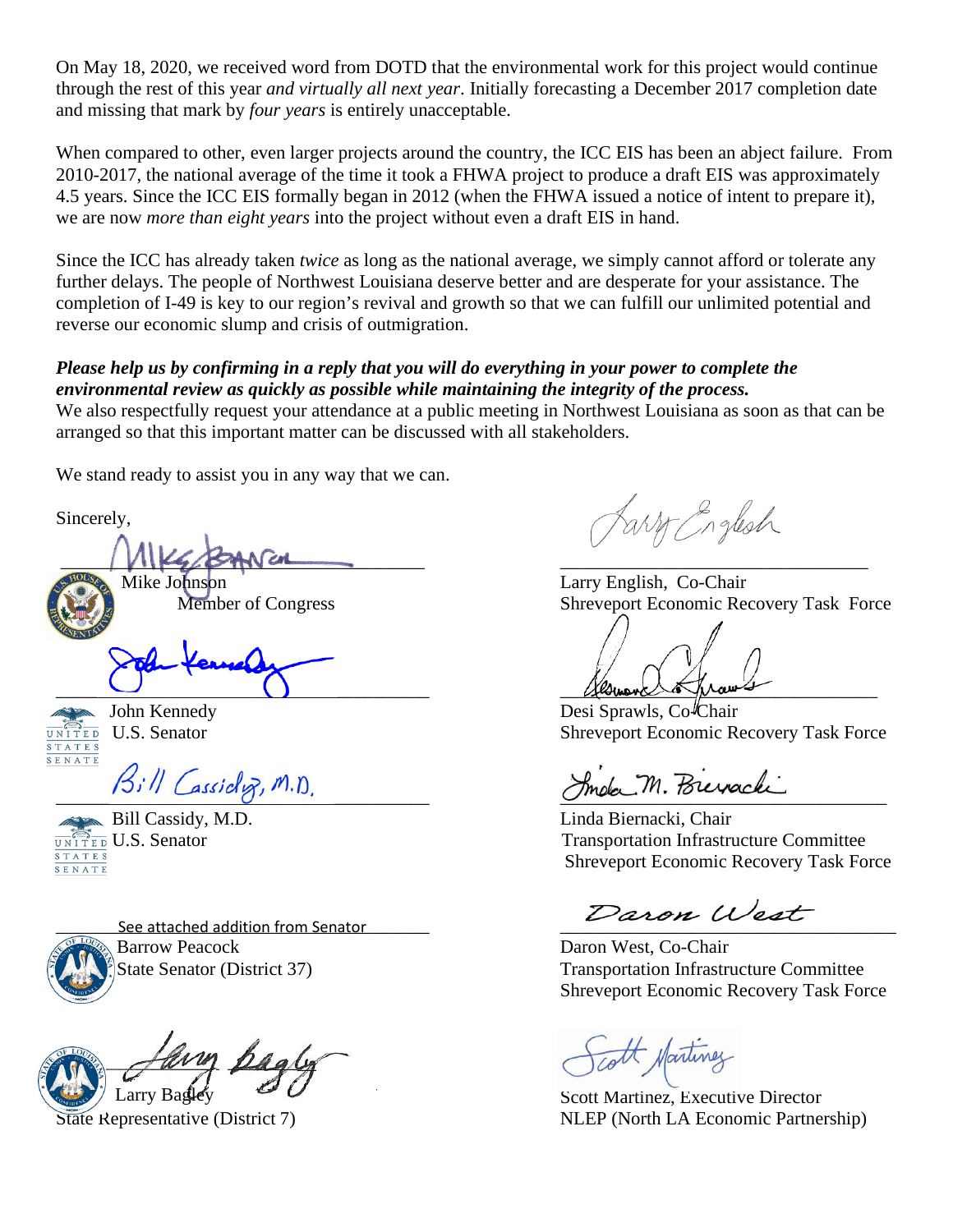$\mathcal{L}_\mathcal{A}$  , and the contribution of the contribution of the contribution of the contribution of the contribution of the contribution of the contribution of the contribution of the contribution of the contribution of



Greg Tarver Greg Lott, President



 Robert Mills State Senator (District 36)

Sam Jenkins State Representative (District 2)



Roy Burrell



\_\_\_\_\_\_\_\_\_\_\_\_\_\_\_\_\_\_\_\_\_\_\_\_\_\_\_\_\_\_\_\_\_\_\_\_\_\_\_\_\_ \_\_\_\_\_\_\_\_\_\_\_\_\_\_\_\_\_\_\_\_\_\_\_\_\_\_\_\_\_\_\_\_\_\_\_



Taylor Jamison Chair, Shreveport-Bossier Patrick Harrison, Immediate Past President African American Chamber Shreveport Chamber Shreveport Chamber of Commerce

Reu. Linus Mayes Patrick Murphys.

Linus Mayes, Reverend Pat Murphy, President

Senator (District 39) Committee of 100, Northwest Louisiana

John George Biomedical Research Foundation

- Olivia

Michael Olivier, Committee of 100 State of Louisiana

 Tim Magner, President Caddo Commissioner (District 5) Shreveport Chamber of Commerce

 $\vee$   $\vee$   $\vee$   $\vee$   $\vee$   $\vee$   $\vee$   $\vee$   $\vee$   $\vee$   $\vee$   $\vee$   $\vee$   $\vee$   $\vee$   $\vee$   $\vee$   $\vee$   $\vee$   $\vee$   $\vee$   $\vee$   $\vee$   $\vee$   $\vee$   $\vee$   $\vee$   $\vee$   $\vee$   $\vee$   $\vee$   $\vee$   $\vee$   $\vee$   $\vee$   $\vee$   $\vee$ 

Adrian Perkins, Mayor Lisa Johnson, President

City of Shreveport<br>Bossier Chamber of Commerce<br>And Charles Particular

Lo Walker, Mayor Sue Nicholson, President & CEO City of Bossier City Monroe Chamber of Commerce

Patrick W. Harrison

BOMA (Business Owners & Managers Association)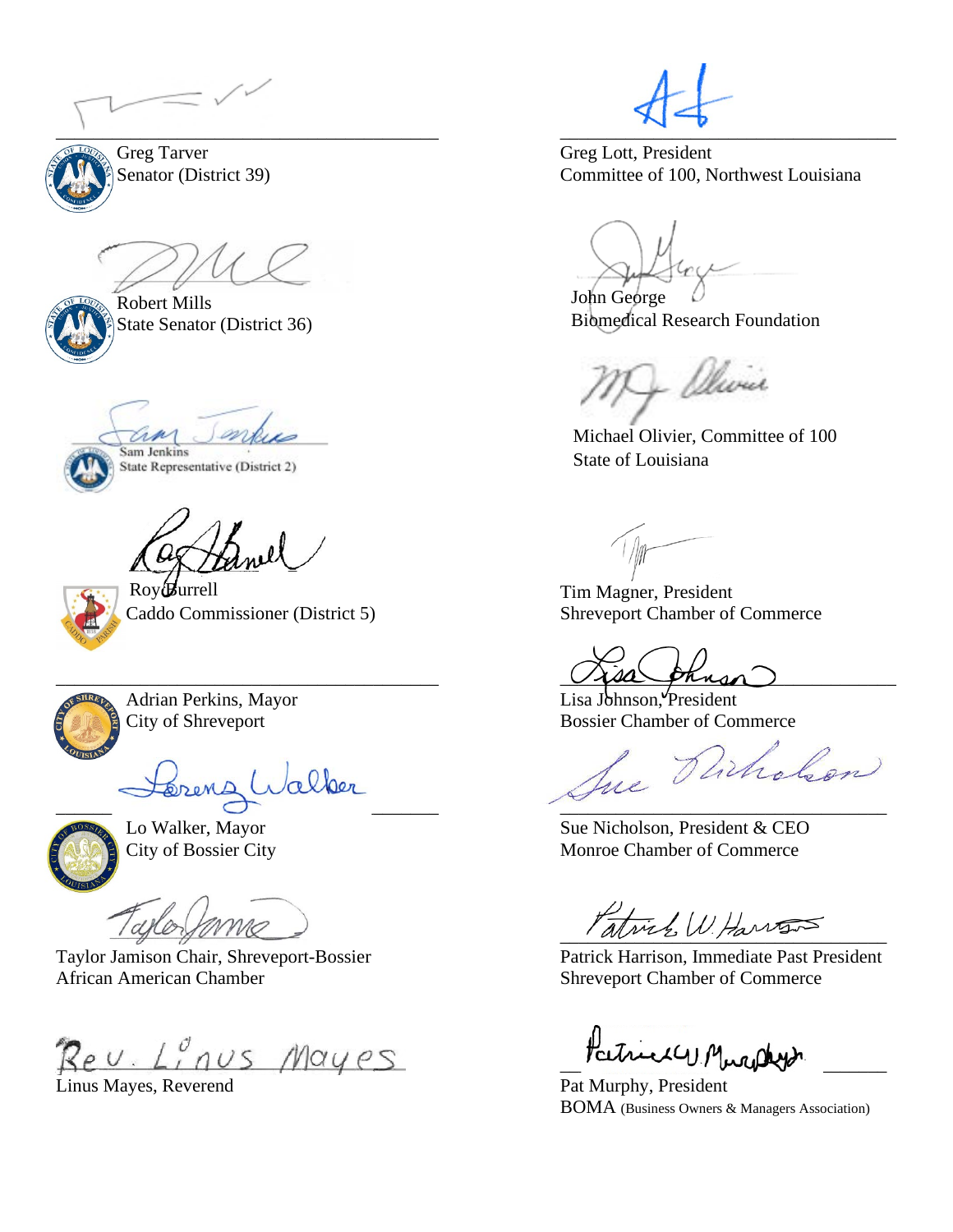

Eric Nelson, Neltec Industries & President Taylor Jamison<br>
Manufacturers Managers Council NWLA<br>
Strategic Action Council of Shreveport Manufacturers Managers Council NWLA

L. MO teen  $\frac{1}{2}$  ,  $\frac{1}{2}$  ,  $\frac{1}{2}$  ,  $\frac{1}{2}$  ,  $\frac{1}{2}$  ,  $\frac{1}{2}$  ,  $\frac{1}{2}$  ,  $\frac{1}{2}$  ,  $\frac{1}{2}$  ,  $\frac{1}{2}$  ,  $\frac{1}{2}$  ,  $\frac{1}{2}$  ,  $\frac{1}{2}$  ,  $\frac{1}{2}$  ,  $\frac{1}{2}$  ,  $\frac{1}{2}$  ,  $\frac{1}{2}$  ,  $\frac{1}{2}$  ,  $\frac{1$ 

Dr. Thomas Steen Trawick, Chief Executive Officer Christus Schumpert Health Systems

sele

Jingory Gosslee, Partner Coldwell Banker Gosslee Realtor

Fred Kent with Kent, LLC Fern Avenue Medical Dental, LLC Lucky Land Company, LLC

Sura

Brian Crawford, Chief Administrative Officer Willis Knighton Medical Center

ten Brown, President/CEC

**Brown Builders** 

₩ŧ

Ross Barrett, Lugniarre Labs, LLC **BVM Capital**, LLC